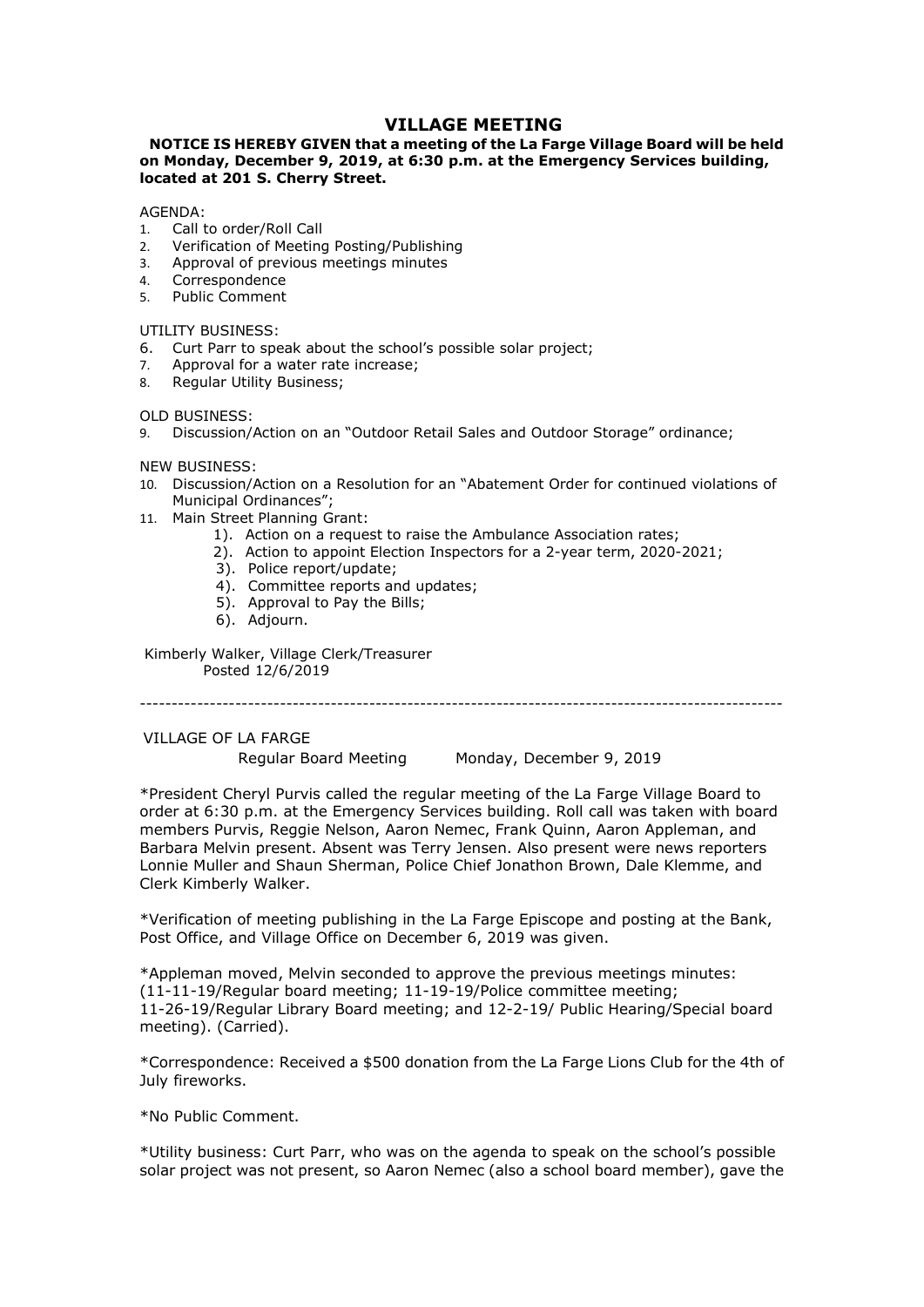update. The school board turned down the large solar project they were planning but are<br>still interested in possibly doing something smaller. They have grant money to use to<br>help, which is good until June 2020. They're loo update. The school board turned down the large solar project they were planning but are<br>still interested in possibly doing something smaller. They have grant money to use to<br>help, which is good until June 2020. They're loo update. The school board turned down the large solar project they were planning but are<br>still interested in possibly doing something smaller. They have grant money to use to<br>help, which is good until June 2020. They're loo update. The school board turned down the large solar project they were planning but are<br>still interested in possibly doing something smaller. They have grant money to use to<br>help, which is good until June 2020. They're loo update. The school board turned down the large solar project they were planning but are<br>still interested in possibly doing something smaller. They have grant money to use to<br>help, which is good until June 2020. They're loo

update. The school board turned down the large solar project they were planning but are still interested in possibly doing something smaller. They have grant money to use to help, which is good until June 2020. They're loo update. The school board turned down the large solar project they were planning but are still interested in possibly doing something smaller. They have grant money to use to help, which is good until June 2020. They're loo update. The school board turned down the large solar project they were planning but are<br>still interested in possibly doing something smaller. They have grant money to use to<br>help, which is good until June 2020. They're loo update. The school board turned down the large solar project they were planning but are<br>still interested in possibly doing something smaller. They have grant money to use to<br>help, which is good until June 2020. They're loo update. The school board turned down the large solar project they were planning but are<br>still interested in possibly doing something smaller. They have grant money to use to<br>help, which is good until June 2020. They're loo update. The school board turned down the large solar project they were planning but are still interested in possibly doing something smaller. They have grant money to use to help, which is good until June 2020. They're loo update. The school board turned down the large solar project they were planning but are still interested in possibly doing something smaller. They have grant money to use to help, which is good until June 2020. They re loo update. The school board turned down the large solar project they were planning but are help, which is good until June 2020. They're looking to prefile evryone in the length, or community and are just asking for collaborat update. The school board turned down the large solar project they were planning but are<br>still interested in possibly doing something smaller. They have grant money to use to<br>help, which is good until June 2020. They re loo update. The school board turned down the large solar project they were planning but are<br>still interested in possibly doing something smaller. They have grant money to<br>belo, which is good until June 2020. They're looking to update. The school board turned down the large solar project they were planning but are<br>still interested in possibly doing something smaller. They have grant money to use to<br>help, which is good until June 2020. They're loo update. The school board turned down the large solar project they were planning but are<br>still interested in possibly doing something smaller. They have grant money to use to<br>help, which is good until June 2020. They're loo update. The school board turned down the large solar project they were planning but are<br>till interested in possibly doing something smaller. They have grant money to use to<br>thelp, which is good until June 2020. They're loo update. The school board turned down the large solar project they were planning but are<br>still interested in possibly doing something smaller. They have grant money to use to<br>help, which is good until June 2020. They're loo update. The school board turned down the large solar project they were planning but are still interested in possibly doing something smaller. They have grant money to use to selable conmunity and are just assign for collab upade. The school board turned down the large solar propet they were panaling interested in possibly doing something smaller. They have grant money to use to help, which is good until June 2020. They're looking to benefit still inferested in possibly dong something smaller. They have grant money to use to select community and are just assiving for collaboration with the village. They yould like open communication with the utilities. The boa neny, which is good until June 2020. Iney're looking to benefit everyone in the very would like open<br>communication with the utilities. The board agreed this was good.<br>
"Approval of a water rate increases. Cheryl gave a bac communication with the utilities. The board agreed this was good.<br>
\*Aperoval of a water rate increases. Cheryl gave a background. From 1994 to 2014, there were no increases, every clouple of years, We don't have a lot of r \*Approval of a water rate increase: Cheryl gave a background. From 1994 to 2014, these were no increases, so when it was done in 2014, it was an 87% jump. She would there were no increases wery couple of years. We dont hav \*Approval or a water rate increases: Cheryl gave a backgrounn. From 1994 to 2014, the vose smaller increases every couple of years. We don't have a bot of reserves, and like the see smaller increases are y acquited precent there were no increases, so when it was done in 2014, it was an 8 x% jump. She would the thit will help avoid shortalls and large customer increases. There are 2 ways this can be the will help avoid shortalls and large cus like to see smaller increases every couple of years. We don't have a lot or reserves, The dome. The conventional way, in which the auditors are involved and will cost us<br>410-412,000, or the simplified way, which the utilit

\$10.400, or the simplined way, which the utilities can do on their own, with a 3%<br>sinfactionary increase, and will cost about \$800. Looking at the monthly rate giong<br>from .73 cents on residential and .80 cents to \$1.91 on infrationary increase, and will cost about \$900. Looking at the monthly rate going<br>from .73 cents on residential and .80 cents to \$1.91 on commercial, depending on the<br>meter size. This will go into effect on March 1, 2020.

(Carried).

rrom ./3 cents on residential and .30 cents to \$1.91 on commercial, depending on the state of the water. (Carried).<br>
"No regular utility business as Public Works Manger Wayne Haugrud was absent.<br>
"No regular utility busine meers size. I ms will go into effect on March 1, 2020. Quinn moved, Nemec seconded to<br>approve the 3% rate increase for the water. (Carried).<br>"No regular utility business as Public Works Manger Wayne Haugrud was absent.<br>"Di approve the 3% rate increase tor the water. (Larned).<br>\*No regular willip business as Public Works Manger Wayne Haugrud was absent.<br>\*Discussed a zoning ordinance proposal for "Outdoor retail Sales and Outdoor Storage",<br>Ti's \*No regular utility business as Public Works Manger Wayne Haugrud was absent.<br>\*Discussed a zoning ordinance proposal for "Outdoor retail Sales and Outdoor Storage".<br>And storiest dor businesses to put their products away at \*No regular utility business as Public works Manger wayne Haugrud was absent.<br>\*Discussed a zoning ordinance proposal for "Outdoor retail Sales and Outdoor Storage".<br>Tit's designed for businesses to put their products away \*Discussed a zoning ordinance proposal for "Outdoor retail Sales and Outdoor Storage".<br>
It's designed for businesses to put their products away at night, to be keept in their area,<br>
and not restrict the sidewalk (minimum o \*Discussed a zoning originame.e proposal for "Quitoor retail sales and Quitoor storage". This designed for businesses to put their products away at hight, to be kept in their area, and not restrict the sidewalk (minimum of It's designed for businesses to put their products away at hight, to be kept in their area,<br>and not restrict the sidewalk (minimum of 3'). And it addresses outdoor storage, on how<br>to screen items form public view. The boar and not restrict the slotewalk (minimum of 3°). And it addresses out<br>to screen items from public view. The board added a part to include giving a reasonable<br>in 30 ministes after to outdoor retail sales of 30 ministes befor to screen teems from public view. The board adea a part to include giving a reasonable and the betwen backet in 30 minutes and to include giving the revisions, the Outdoor retail Sales of 30 minutes before sunrise and to b amount of three to outdoor retail sales of 30 minutes before summes end to be taken backen to the match. The Outdoor storage outline and the match term in a "Aberten to the match term in the "Cheryl reviewed a resolution f m 30 minutes after sunser. Nemer moved, Appleman seconded to approve, with<br>movies and our stressions, the Outdoor credit Sales and Outdoor storage ordinance. (Carried).<br>
"Chery! reviewed a resolution for an "Abatement Orde \*Cheryl reviewed a resolution for an "Abatement Order for continued violations of<br>Municipal Ordinances". This is for property that has had 2 or more violations and hasn't<br>Molloved thru with compliance. It gives us our next \*Chery! reviewed a resolution for an "Abatement trucer for continued violations of<br>Municipal Ordinances". This is for property that has had 2 or more violations and hasn't<br>followed thru with compliance. It gives us our nex Municpal Ordnamecs". Ins is tor properly that has had 2 or more violations and nash the followed thu with compliance. It gives us our next step to take legal action, and says the board is behind this, not just the Police C followed thru win compliance. It gives us our next step to take legia action, and says the<br>poard is behind this, not just the Police Chief, or President. The attomey felt it would give<br>more help in court. Melvin moved, Qui more help in court. Melvin moved, Quinn seconded to pass this abatement resolution.<br>
"Carried).<br>
"Dale Klemme was present on a list of items associated with the Main Street Planning<br>
Grant. This will help us with applying (Carried).<br>
"Tole Klemme was present on a list of items associated with the Main Street Planning<br>
"Grant. This will help us with applying for the PF grant, due in May, to help with the actual<br>
construction of Main Street. \*Dale Klemme was present on a list of items associated with the Main Street Planning Grant. This will help uss with applying for the PF grant, due in May, to help with the actual Gonstruction of Main Street. This grant wi <sup>+1</sup>Date Kiemme was present on a list of terms associated with the Main Street Planning Grant. This will help us with applying for the PF grant, due in May, to help with the actual construction of Main Street. This grant

(Carried)).